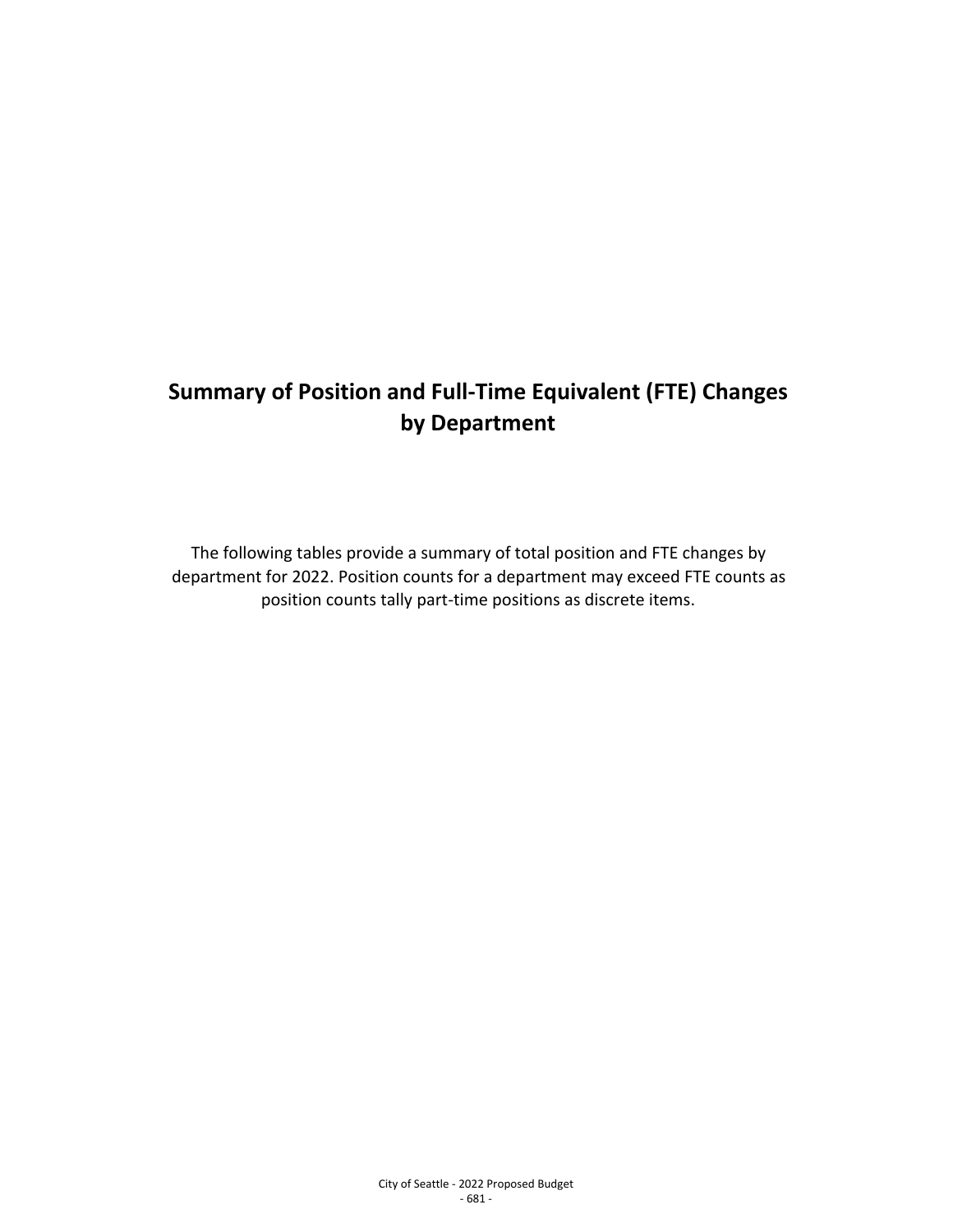## City of Seattle - 2022 Proposed Budget - 682 -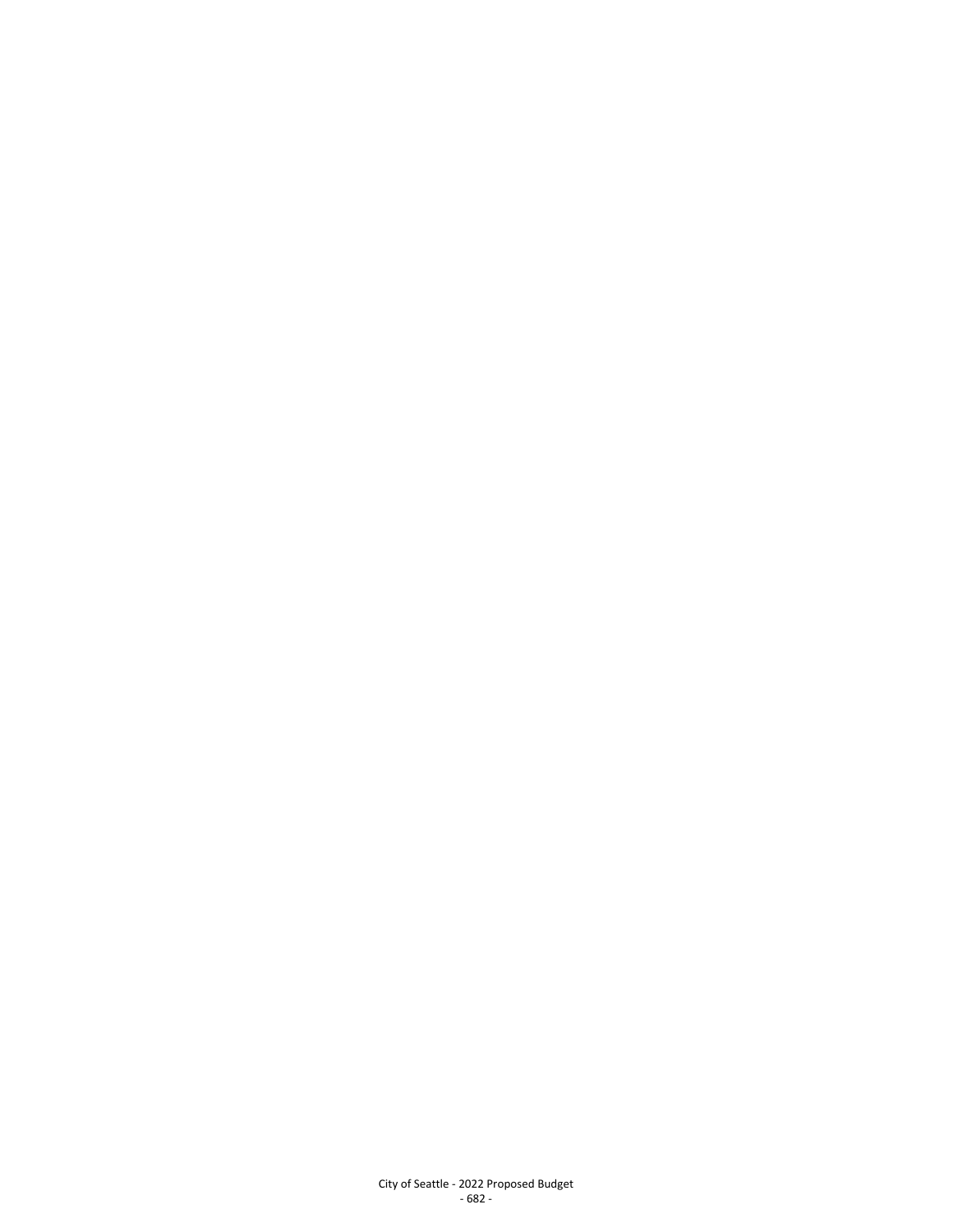|                                              | (A)            | (B)                     | $(C) = (A) + (B)$ |
|----------------------------------------------|----------------|-------------------------|-------------------|
|                                              | 2021 Adopted   | 2022 Proposed           | 2022 Proposed     |
| <b>Department</b>                            | <b>Total</b>   | <b>Changes</b>          | <b>Budget</b>     |
| City Budget Office                           | 36             | 7                       | 43                |
| <b>Civil Service Commissions</b>             | 2              | 0                       | 2                 |
| <b>Community Police Commission</b>           | 9              | $\mathbf 0$             | 9                 |
| Community Safety and Communications Center   | 1              | 145                     | 146               |
| Department of Construction and Inspections   | 431            | 34                      | 465               |
| Department of Education and Early Learning   | 111            | 7                       | 118               |
| Department of Neighborhoods                  | 64             | 12                      | 76                |
| Department of Parks and Recreation           | 1,011          | 15                      | 1,026             |
| <b>Economic and Revenue Forecasts</b>        | $\mathbf{1}$   | $\overline{2}$          | 3                 |
| <b>Employees' Retirement System</b>          | 28             | (1)                     | 27                |
| <b>Ethics and Elections Commission</b>       | 9              | $\overline{2}$          | 11                |
| <b>Finance and Administrative Services</b>   | 623            | 3                       | 626               |
| Human Services Department                    | 400            | (9)                     | 391               |
| Law Department                               | 204            | 6                       | 210               |
| Legislative Department                       | 101            | 0                       | 101               |
| Office for Civil Rights                      | 36             | 3                       | 39                |
| Office of Arts and Culture                   | 41             | $\overline{2}$          | 43                |
| Office of Economic Development               | 36             | 4                       | 40                |
| Office of Emergency Management               | 15             | 0                       | 15                |
| Office of Hearing Examiner                   | 5              | 0                       | 5                 |
| Office of Housing                            | 47             | 5                       | 52                |
| Office of Immigrant and Refugee Affairs      | 10             | $\overline{\mathbf{c}}$ | 12                |
| Office of Intergovernmental Relations        | 9              | 1                       | 10                |
| Office of Labor Standards                    | 30             | 4                       | 34                |
| Office of Planning and Community Development | 43             | 5                       | 48                |
| Office of Sustainability and Environment     | 32             | 0                       | 32                |
| Office of the City Auditor                   | 10             | 0                       | 10                |
| Office of the Employee Ombud                 | $\overline{4}$ | $\overline{2}$          | 6                 |
| Office of the Inspector General              | 15             | $\overline{2}$          | 17                |
| Office of the Mayor                          | 40             | 0                       | 40                |
| Seattle Center                               | 227            | (1)                     | 226               |
| Seattle City Light                           | 1,799          | 8                       | 1,807             |
| Seattle Department of Human Resources        | 162            | 4                       | 166               |
| Seattle Department of Transportation         | 961            | 157                     | 1,118             |
| Seattle Fire Department                      | 1,194          | 3                       | 1,197             |
| Seattle Information Technology               | 676            | (17)                    | 659               |
| Seattle Municipal Court                      | 216            | 1                       | 217               |
| Seattle Police Department                    | 2,032          | (254)                   | 1,778             |
| Seattle Public Utilities                     | 1,448          | 36                      | 1,484             |
| <b>Total Budgeted Positions</b>              | 12,119         | 190                     | 12,309            |
| Seattle Police Relief and Pension Fund       | 3              | 0                       | 3                 |
| Seattle Firefighters' Pension Fund           | 4              | 0                       | 4                 |
| Seattle Public Library                       | 664            | 0                       | 664               |
| <b>Total Citywide Positions</b>              | 12,790         | 190                     | 12,980            |

### **Summary of Position Changes by Department**

### **Notes**

Firefighters' Pension Fund, Police Relief and Pension Fund, and Seattle Public Library positions: Personnel figures are for informational purposes only. The Library's position list is established by the Library Board of Trustees, and positions for the Police and Firefighter Pension funds are set by their respective board members.

**2022 Proposed Changes:** Includes the position changes in the 2022 Proposed Budget, plus positions that were approved by Council in 2021 supplemental budgets or stand‐alone legislation.